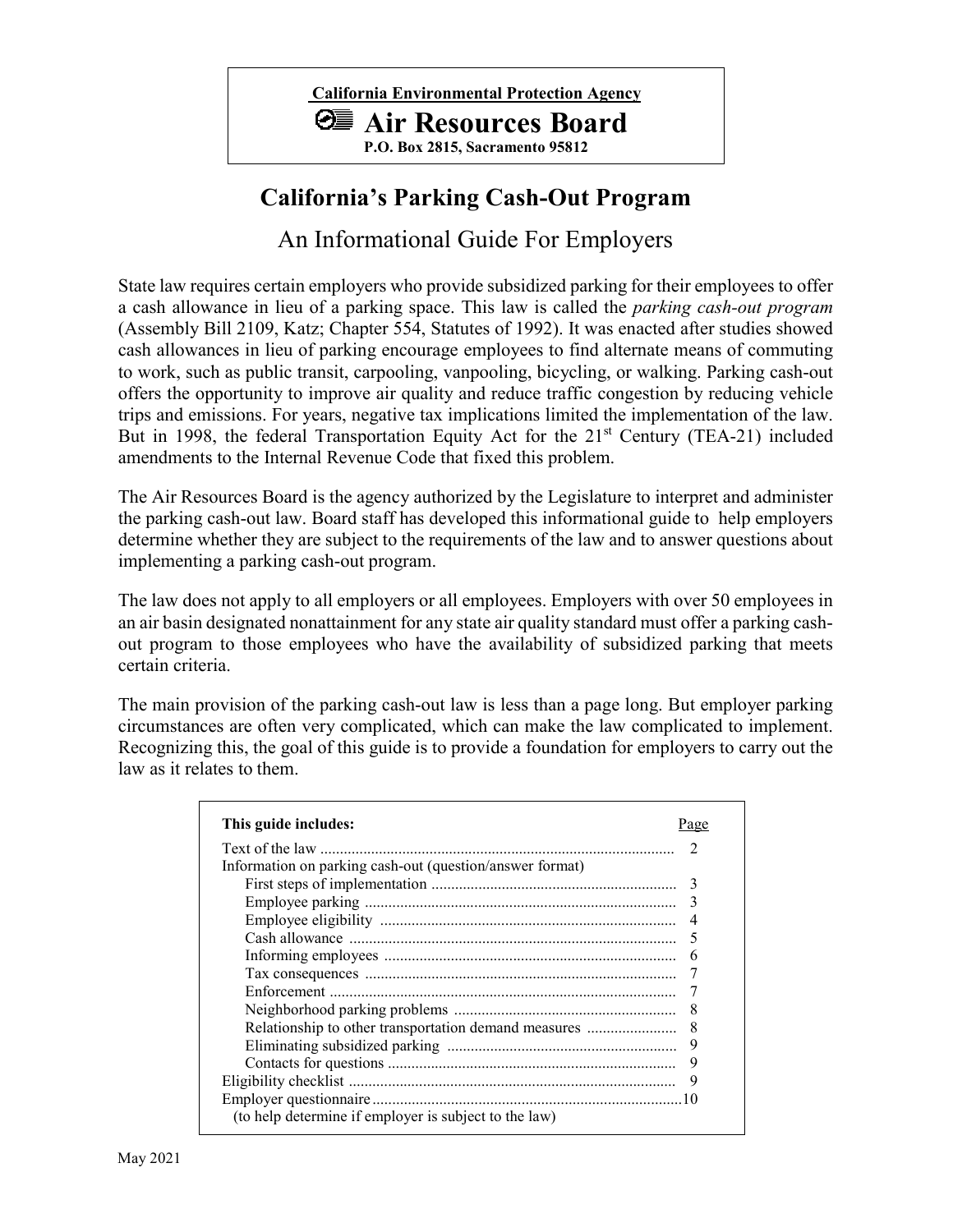# **Text of Parking Cash-Out Law**

**§ 43845. Parking cash-out program.** California Health and Safety Code.

(a) In any air basin designated as a nonattainment area pursuant to Section 39608, each employer of 50 persons or more who provides a parking subsidy to employees, shall offer a parking cashout program. "Parking cash-out program" means an employer-funded program under which an employer offers to provide a cash allowance to an employee equivalent to the parking subsidy that the employer would otherwise pay to provide the employee with a parking space.

(b) A parking cash-out program may include a requirement that employee participants certify that they will comply with guidelines established by the employer designed to avoid neighborhood parking problems, with a provision that employees not complying with the guidelines will no longer be eligible for the parking cash-out program.

(c) As used in this section, the following terms have the following meanings:

(1) "Employee" means an employee of an employer subject to this section.

(2) "Parking subsidy" means the difference between the out-of-pocket amount paid by an employer on a regular basis in order to secure the availability of an employee parking space not owned by the employer and the price, if any, charged to an employee for use of that space.

(d) Subdivision (a) does not apply to any employer who, on or before January 1, 1993, has leased employee parking, until the expiration of that lease or unless the lease permits the employer to reduce, without penalty, the number of parking spaces subject to the lease.

(e) It is the intent of the Legislature, in enacting this section, that the cash-out requirements apply only to employers who can reduce, without penalty, the number of paid parking spaces they maintain for the use of their employees and instead provide their employees the cash-out option described in this section.

### **Related Provisions**

**Sections 17202 and 24343.5, California Revenue & Taxation Code. Specifies that costs related to a** parking cash-out program may be deducted as business expenses for employers.

**Section 17090, California Revenue & Taxation Code.** States that the cash allowance given to employees must be included in gross income subject to state income and payroll taxes (except any portion used for ridesharing purposes).

**Sections 65088.1, 65089, and 65089.3, California Government Code.** Requires (1) congestion management agencies to consider parking cash-out when developing and updating the trip reduction and travel demand elements of their congestion management plans, and (2) requires cities or counties to grant appropriate reductions in parking requirements to new and existing commercial developments if they offer parking cash-out programs.

#### **Uncodified language**:

The Legislature hereby finds and declares all of the following:

- (a) Existing local, state, and federal policies tend to encourage the provision of subsidized parking by employers.
- (b) Subsidized parking creates a strong incentive for employees to commute to work in a single occupancy vehicle.
- (c) Commuting in a single occupancy vehicle contributes to traffic congestion and air pollution.
- (d)In Los Angeles and Orange Counties, more than 90 percent of the commuters receive free worksite parking, but less than 10 percent of employers provide an employee ridesharing or transit benefit.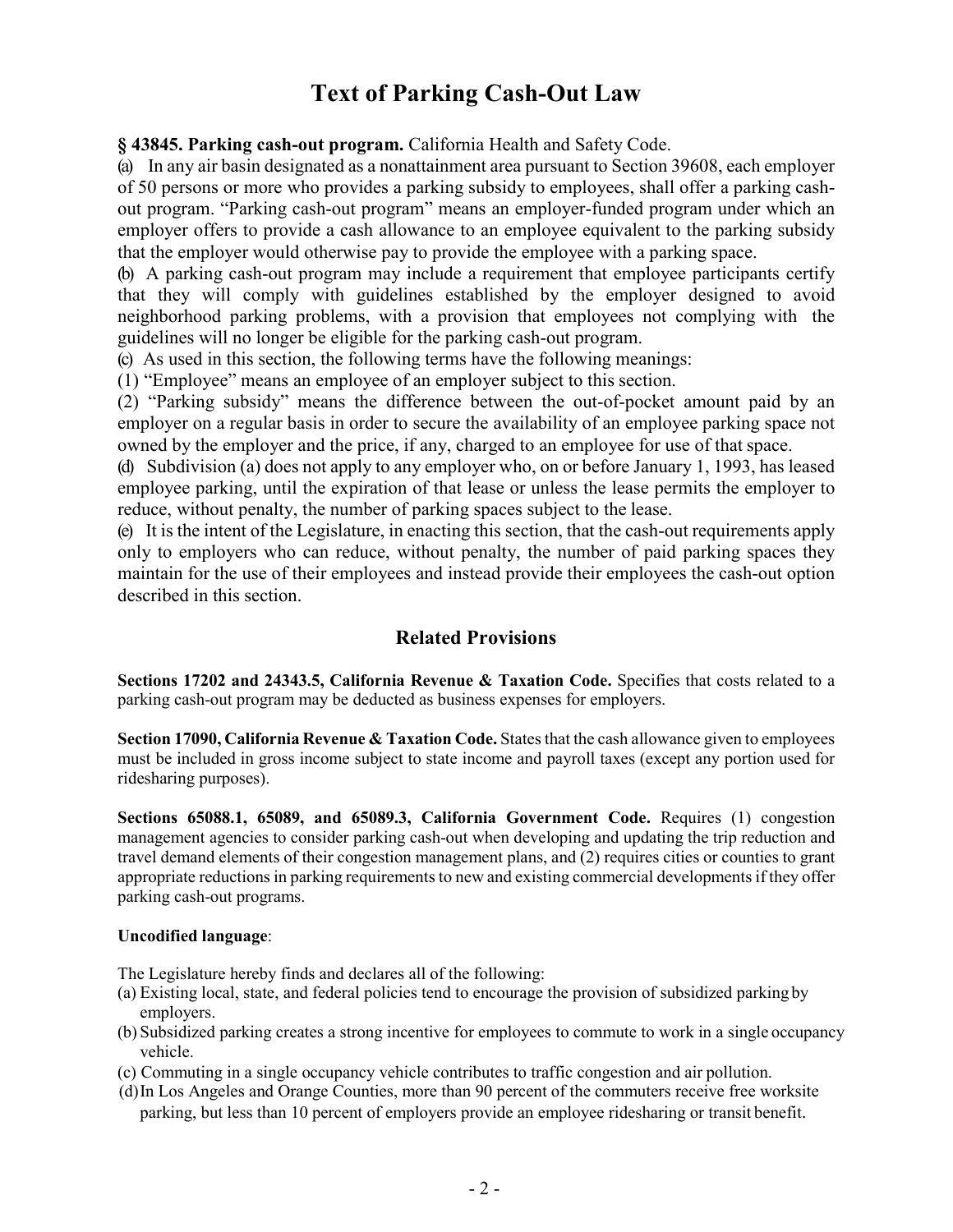# **Information on the Parking Cash-Out Law**

### **Implementation**

• *How do I determine whether I am subject to the parking cash-out law?*

The law applies to employers (public or private) that:

- employ at least 50 persons (regardless of how many worksites);
- have worksites in an air basin designated nonattainment for any state air quality standard;
- subsidize employee parking that they don't own;
- can calculate the out-of-pocket expense of the parking subsidies they provide; and
- can reduce the number of parking spaces without penalty in any lease agreements.

(See page 10 for a questionnaire designed to help you determine whether you are subject to the parking cash-out law and that explains the above parameters of the law in more detail.)

• *When must I implement parking cash-out? When does the program end?* 

The law went into effect January 1, 1993, and includes no sunset provision specifying an ending date to the program. So the law requires all affected employers to offer a parking cashout program until and unless the law is changed.

- *Where do I start?*
	- 1. Determine which employee parking is subject to cash-out. (See *Employee Parking* below.)
	- 2. Determine which specific employees are eligible. (See *Employee Eligibility*, page 4.)
	- *3.* Calculate the appropriate cash allowance for each eligible employee. (See *CashAllowance,* page 5.)
	- 4. Inform eligible employees. (See *Informing Employees*, page 7.)

## **Employee Parking**

• *Which employee parking is subject to cash-out?*

Employee parking is subject to cash-out if all the following apply: (1) you subsidize it, (2) you don't own it, (3) you can calculate the out-of-pocket amount you pay for it, (4) it is not a vanpool or carpool space, and (5) if it is leased parking, the lease allows you to reduce the number of parking spaces without penalty.

• *Is parking that is included ("bundled") in the building lease subject to parking cash-out?* 

If you cannot determine the out-of-pocket expenses of the parking you provide, and you do not make a discreet payment solely for parking occupied by an employee, which is almost always the case with bundled parking, the parking is not subject to parking cash-out.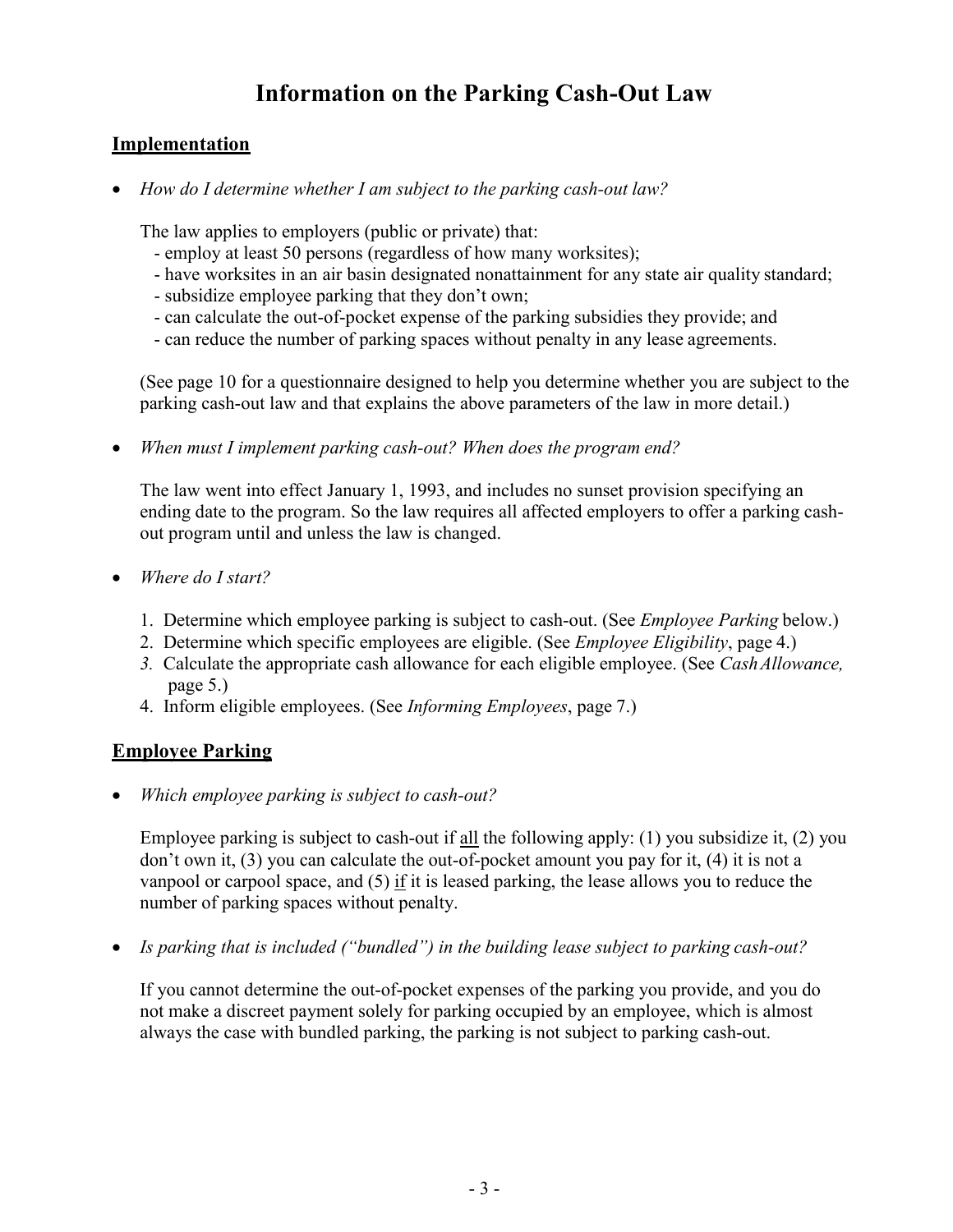• *I am the sole tenant of a leased parking garage. The lease agreement stipulates that I am subject to paying for all spaces in the garage. Is the parking subject to cash-out?*

Since you cannot reduce the number of parking spaces without penalty, the parking is not subject to cash-out.

### **Employee Eligibility**

• *Which employees are eligible for the cash-out option?*

Employees must be offered the cash-out allowance if they are using, or could use, a subsidized parking space subject to cash-out. Examples include: any employee who is currently using a subsidized space; is offered a subsidized space (now or in the future); or was previously offered a subsidized space but declined, if a subsidized space is still available to him/her.

(See page 9 for an eligibility checklist.)

• *What about current carpoolers, vanpoolers, transit users, telecommuters and those who walk or bike to work?*

These individuals are eligible for parking cash-out if a qualifying subsidized parking space for a single-occupancy vehicle is currently available to them.

NOTE: Carpool and vanpool spaces are not subject to cash-out. This means you *don't* have to offer six members of a vanpool an additional pro-rated \$15 cash allowance for a \$90/month vanpool space.

• *Can employee eligibility change over time?*

Yes. An employee is eligible for cash-out based on the parking space he/she is offered. So, an employee's eligibility can change if the employee's parking circumstances change. Example:

- If an employee changes work sites and goes from a subsidized leased parking space to one that is not eligible (e.g., a space that you own), you are no longer required to offer the employee a cash allowance. And vice versa, if an employee changes from parking in an owned space to a subsidized leased space subject to cash-out, you are required to offer the employee a cash allowance.
- *I don't lease parking, but I reimburse my employees for their commute-related parking costs. Does this trigger cash-out requirements?*

Yes, if the parking costs are reimbursed on a regular basis. If not, then no. Examples:

- You have employees who park regularly in a private garage at a cost of \$60/month. You reimburse each one the full \$60/month. These employees are eligible for a \$60/month cash-out allowance in lieu of being reimbursed for their parking.
- You reimburse employees only for commute-related parking on a sporadic basis related to special circumstances such as having to work overtime. The employees are not eligible for a cash-out allowance because you are not providing a parking subsidy on a regular basis.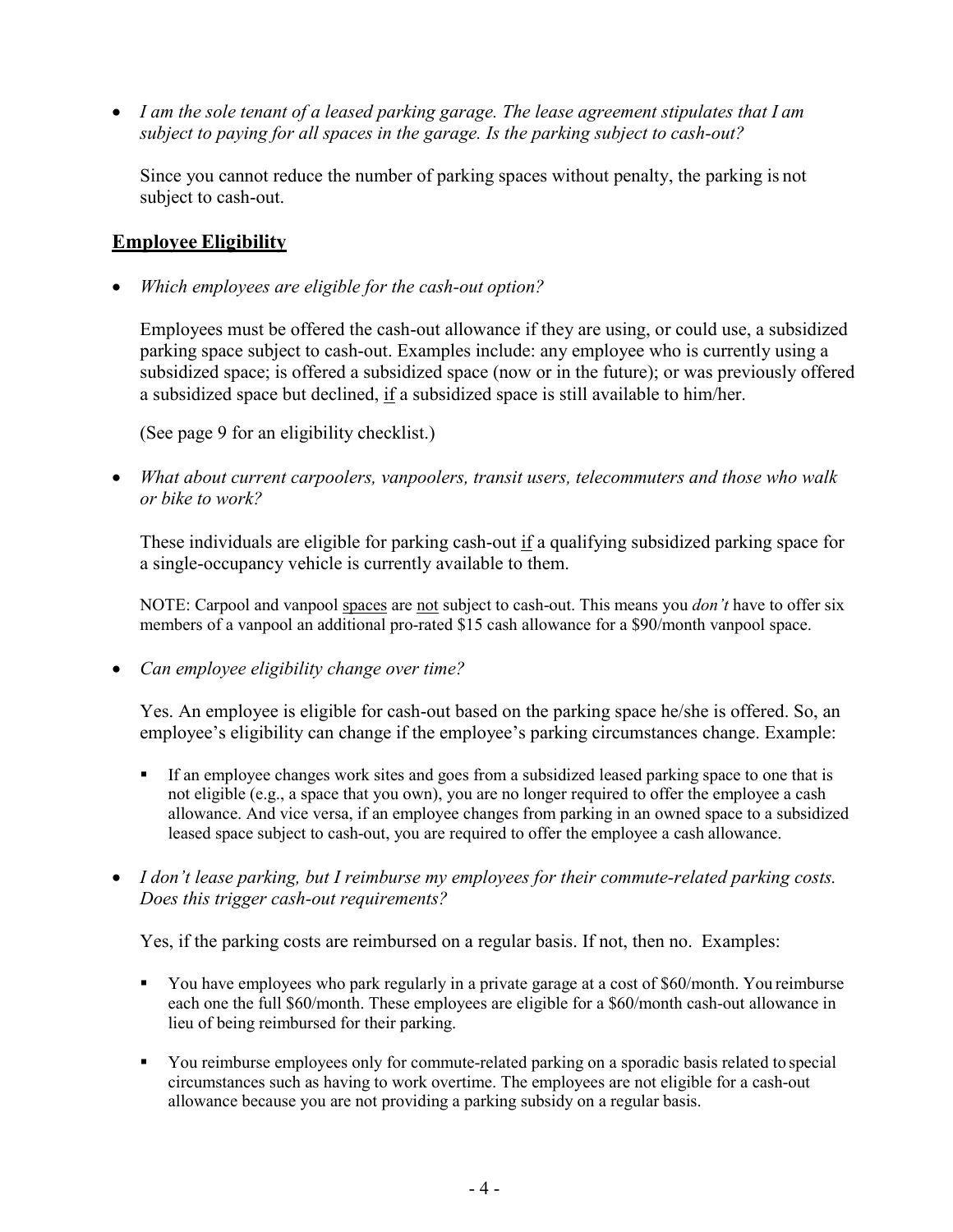*I provide limited subsidized parking to my employees on a daily first-come, first-served basis. Is this parking subject to parking cash-out?*

To be eligible for parking cash-out, an employee must have the expectation of having a subsidized parking space, whether assigned or unassigned, in which to park.

If you lease 100 spaces that are available daily to 400 employees on a first-come, first-served basis, the employees cannot expect to have a parking space in which to park, and would not be eligible for parking cash-out.

NOTE: Some employers confronted with a similar situation have changed their parking policies, assigning one employee to each parking space and offering a cash allowance equal to the actual cost per space. Others have chosen to begin charging for the parking.

• *How much participation in parking cash-out can I expect?*

Studies indicate that approximately 12 percent of eligible employees, on the average, will take the cash-out offer, based on an average parking subsidy of \$80 (Shoup 1992, 1997). Actual participation at each work site may vary.

• *What if employees who accept the cash allowance ask for their subsidized spaces back? Can employees who don't take cash-out when initially offered take it later?*

The law simply requires you to give employees the parking cash-out option. Employers may establish reasonable policies for administering this benefit such as quarterly or semiannual review. It is suggested that you make cash-out readily available to employees. Policies that require employees to make irrevocable decisions or respond in an unduly short time period are not compatible with the spirit of the law.

• *How do employee bargaining agreements fit into the parking cash-out picture?*

The cash-out program changes employee benefits and working conditions. Therefore, most bargaining agreements will require employers to "meet and confer" regarding cash-out implementation. While negotiations with unions may affect parking policies and how employers go about implementing parking cash-out, a bargaining agreement cannot keep an employer from implementing the law and must not result in any policies that are contrary to the law.

### **Cash Allowance**

• *How much cash allowance must be offered?*

The law requires the cash allowance to equal the parking subsidy -- what you pay for the parking space minus any contribution by the employee. Commute-related subsidies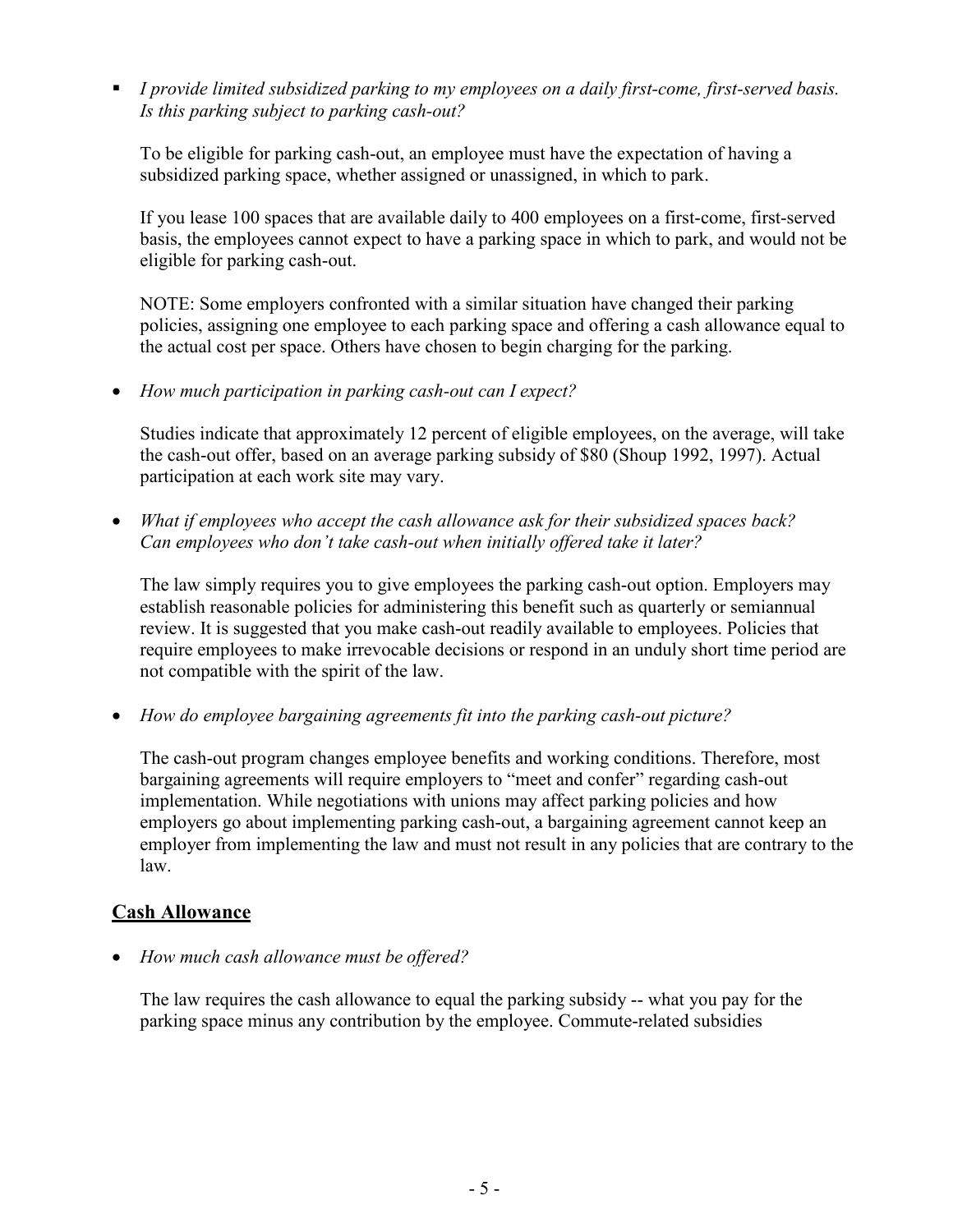(e.g., transit pass, ridesharing allowance) may be deducted from the cost of the parking in determining the amount of the cash allowance. Some examples:

- Cost of parking space \$75/mo. Employee pays nothing to park. *Cash allowance = \$75/mo.*
- Cost of parking space \$100/mo. Employee pays \$20/mo. to park. *Cash allowance* = \$80/mo.
- Cost of parking space \$65/mo. Employee does not use space and receives \$50 transit pass (subsidy) from employer every month. *Cash allowance = \$15/mo. (if transit pass still provided).* If the transit pass were increased to \$65/mo., the cash allowance would be \$0/mo.

• *Can the amount of the cash allowance change over time?*

Yes. Since the law requires the cash allowance to equal the parking subsidy, if the subsidy increases or decreases, the cash allowance adjusts to coincide. Some examples:

- Cost per parking space increases \$10/month. You charge your employees an additional \$5/month parking fee. The parking subsidy has increased \$5/month, so the cash allowance also increases \$5/month.
- You increase the amount your employees pay for parking by \$25/month. Your cost per parking space does not change. The parking subsidy has decreased \$25/month, so the cash allowance may also be decreased \$25/month.
- *How often must I provide the cash allowance?*

The law requires that you simply provide a cash allowance that is equal to the parking subsidy. The law does not specify how often. However, providing the cash allowance monthly is the norm, since most parking and commute-related subsidies and/or charges are on a month-tomonth basis.

• *I have many work sites with different leased parking rates. Can I average the cost perspace?*

Yes. The law would not prohibit you from averaging the cost of subsidized parking subject to the cash-out law and providing one uniform cash-out payment. If you use this method, the cash allowance could also change over time based on the change in the average cost of subsidized parking.

### **Informing Employees**

• *How do I inform employees?*

Some employees are aware of this law. Others will be learning of it for the first time. All need to know your particular strategies for implementing the cash-out program. Many employers have designated an employee, such as their employee transportation coordinator, to be available to discuss with employees what cash-out means to them. It is also important to inform employees in a positive way, such as giving them an example of how parking cash-out can benefit them and their community -- by adding to their pay check while reducing congestion and air pollution.

• *Can I offer cash-out to employees even if the parking is not subject to the law?* 

Yes. You may implement cash-out voluntarily. And this may make sense when: (1) you own your parking, provide a travel allowance to all employees, and charge a fee for parking at an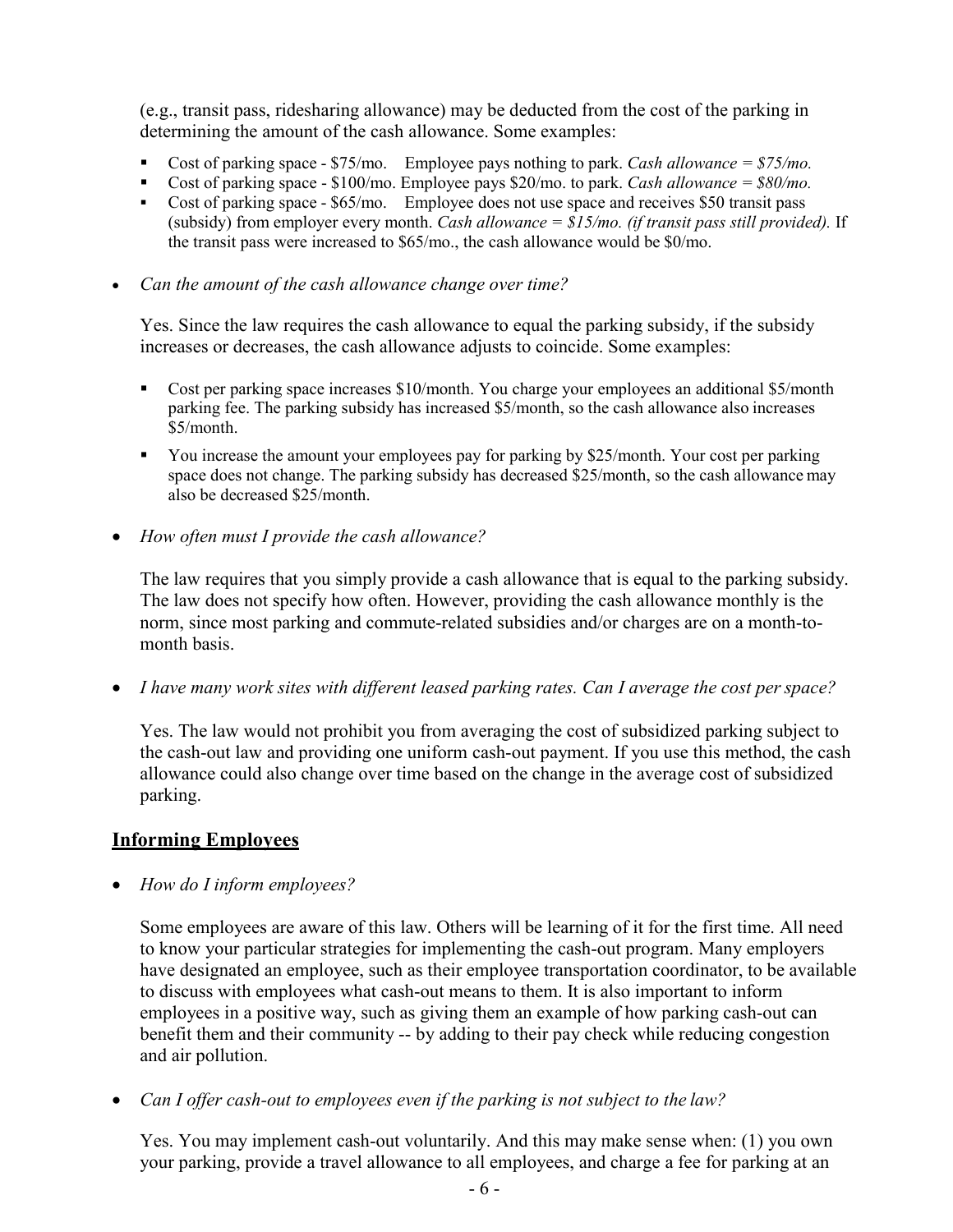equal or greater rate than the allowance, thus keeping costs to a minimum; (2) unoccupied spaces can be used by your patrons; or (3) you lease some parking spaces and thus must offer cash-out to some, but not all, employees.

#### **Tax Consequences**

• *Is the cash allowance considered taxable income?*

Yes. The cash allowance is considered gross income subject to state and federal income and payroll taxes. However, ridesharing subsidies are exempt from state income taxes (Section 17149, Revenue & Taxation Code), and transit or vanpool subsidies up to \$100 per month are exempt from federal income taxes (Section 132(f)(2)(A), Internal Revenue Code).

- *Can my costs related to cash-out be deducted as an employer business expense?* Yes.
- *Is the tax-free status of transit, vanpool, and parking subsidies at risk by offering them along with a cash-out allowance?*

No. Federal legislation was enacted in 1998 allowing employers to offer a combination of cash and tax-free transportation fringe benefits (parking, vanpool and transit subsidies) without losing any of the tax-free benefits. (Note: The cash is still considered taxable income.) This new provision in the tax code is often called the Commuter Choice Program or Commute Benefit Program. For more information on how to use the new federal tax code provisions to your advantage, visit the web sites of the Association for Commuter Transportation at *<http://tmi.cob.fsu.edu/act/act.htm>*or the web site of the U.S. Environmental Protection Agency's Office of Mobile Sources at *<http://www.epa.gov/oms/transp/comchoic/ccweb.htm>*.

Federal and state tax laws are constantly changing. For current and reliable information, please contact your tax consultant, the U.S. Internal Revenue Service, or the California Franchise Tax Board.

### **Enforcement**

• *Who administers this program?*

The cash-out mandate is located in Division 26, Part 5, of the California Health & Safety Code, which the Air Resources Board is authorized to administer. However, the parking cash-out mandate is imposed directly on the employer who must meet the criteria of the statute. This type of statute is often described as "self-implementing."

• *Are there any penalties for noncompliance?*

Violations of provisions in Division 26, Part 5, of the Health & Safety Code, which includes the parking cash-out law, are subject to civil penalties not to exceed \$500 per vehicle per civil action. (See Section 43016, Health & Safety Code.) The Air Resources Board would apply the civil penalty per vehicle in a parking space subject to the cash-out program. The focus of ARB administration of the parking cash-out law would be to facilitate compliance before seeking civil penalties.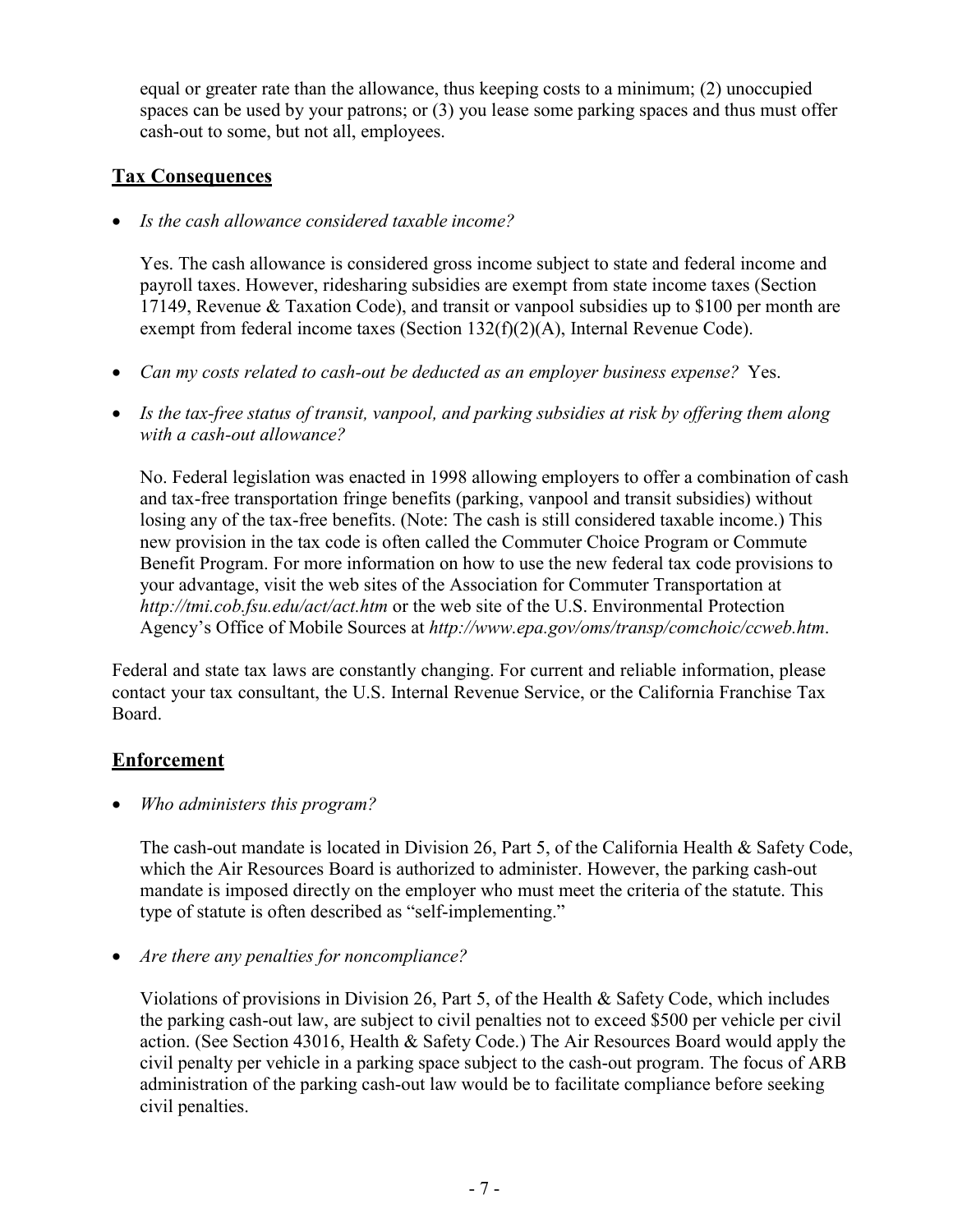#### **Neighborhood Parking Problems**

• *What about the potential of spillover parking into nearby neighborhoods?* 

The law provides that employers may develop guidelines to avoid neighborhood parking problems. Employees must comply with these to be eligible for the cash allowance. Such guidelines might prohibit cash-out recipients from parking on specific streets or in specific neighborhoods, or require the recipient to not drive alone to work (e.g., take the bus, carpool, walk, etc.).

• *My cashed-out employees need to drive to work occasionally. To avoid having them park on neighboring streets, can I set aside a few spaces and reduce the cash allowance proportionately?*

This would be a reasonable policy for accommodating employees and avoiding neighborhood parking problems. Since you would be subsidizing some parking for their use, you could reduce the cash allowance proportionately. (One space set aside for every ten cashed-out employees would equate to a ten percent reduction in the cash allowance.)

#### **Relationship of Cash-Out to Other Transportation Demand Measures**

• *How is cash-out related to other ridesharing and transportation demand measures?*

It is suggested that parking cash-out be incorporated into other trip reduction and ridesharing incentives. If alternate means of commuting are made available and affordable through incentives, employees are more likely to take the cash allowance and not drive solo to work. Studies indicate that the most successful trip reduction programs tend to combine parking management and pricing with subsidies for transit, carpooling, and other alternate modes of commuting.

• *Can I make commuting by an alternate mode other than driving alone a condition of accepting the cash allowance?*

The law allows for employers to establish guidelines to avoid neighborhood parking problems (see above). Requiring employees to participate in some form of verifiable trip reduction activity would be a reasonable employer policy to avoid such problems. In fact, many employers have implemented the parking cash-out program as a commute benefits program and avoided using the terms "parking cash-out" or "cash allowance," since the law does not require use of these designations.

• *How can cash-out work for employees who commute by an alternate mode on a part-time basis?*

Many employers have developed successful transportation demand management programs by rewarding part-time, as well as full-time, use of alternate commute modes. One of the ways parking cash-out can compliment this type of program is by providing for "shared" parking spaces. Just as two employees can team up to carpool and cash-out one parking space, two employees who use alternate modes on a part time basis can coordinate that use, share one parking space and cash-out the other. (Example: One employee telecommutes on Monday and Friday, another employee commutes by bus on Tuesday through Thursday. They share one parking space and cash-out the other.)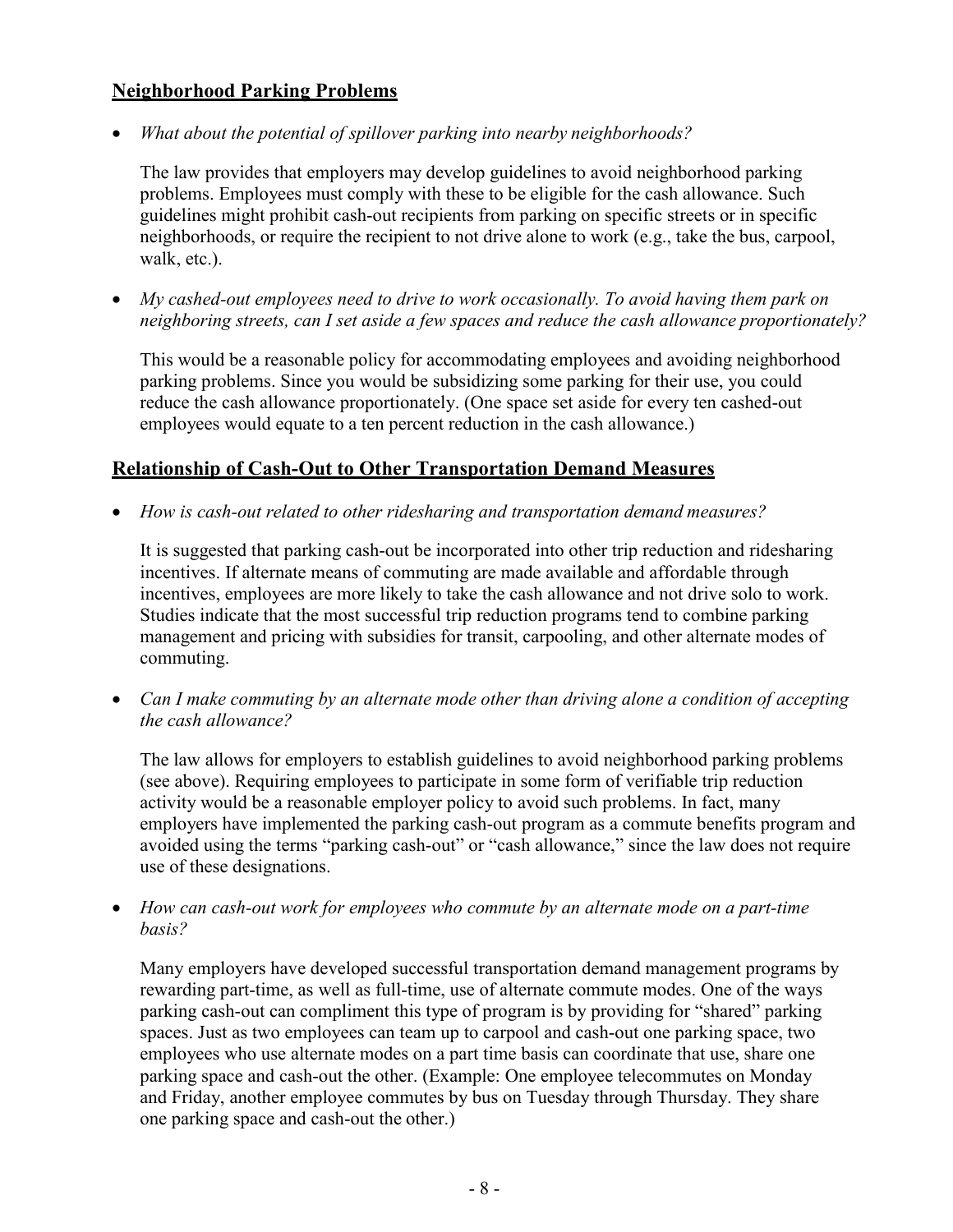• *I have multiple work sites, with some parking subject to cash-out and some exempt. I wish to implement a uniform commute cash reward program for all employees based on the amount of alternate mode use. How do I ensure compliance with the cash-out law?*

You can ensure compliance if your monthly cash reward for full-time use of an alternate commute mode is at least equal to the average monthly subsidy of your parking spaces subject to cash-out.

#### **Eliminating Subsidized Parking**

• *What if I discontinue parking subsidies? Is this a way to comply with the law?*

Yes. The law was enacted to help balance existing local, state, and federal policies that tend to encourage subsidized parking. So if you stop subsidizing parking, you are no longer subject to the law. Studies show that paid parking has about the same impact on reducing solo driving as providing a cash allowance.

Some employers have balanced employee compensation by replacing subsidized parking with travel allowances, providing all employees with a choice of how to use their commute subsidy. Other employers have reduced parking subsidies slightly to help defray the costs of the parking cash-out program.

### **Contacts**

• *Who can I call with questions about the parking cash-out program?*

You may contact Air Resources Board staff person  $PCO(\partial a$ rb.ca.gov. Written inquiries should be sent to California Air Resources Board, Parking Cash-Out, Transportation Systems Planning Branch, P.O. Box 2815, Sacramento, California 95812. Your local air district, ridesharing organization, or transportation management agency may also be able to answer your questions.

## **Eligibility Checklist**

Determine what parking is subject to cash-out. Employees are eligible for the parking cash-out offer if they are currently using the parking or it is available to them.

(subject to cash-out if all items checked) (eligible if <u>one</u> item checked)

- 
- 
- 
- O Not a vanpool or carpool space but parking is still available
- O If leased, lease allows the reduction of parking spaces without penalty

#### **Parking Employee**

- O Subsidized  $\overline{O}$  Is using the parking
- O Not owned O Is offerred the parking (now or in the future)
- O Can calculate how much it costs O Previously offered the parking but declined,